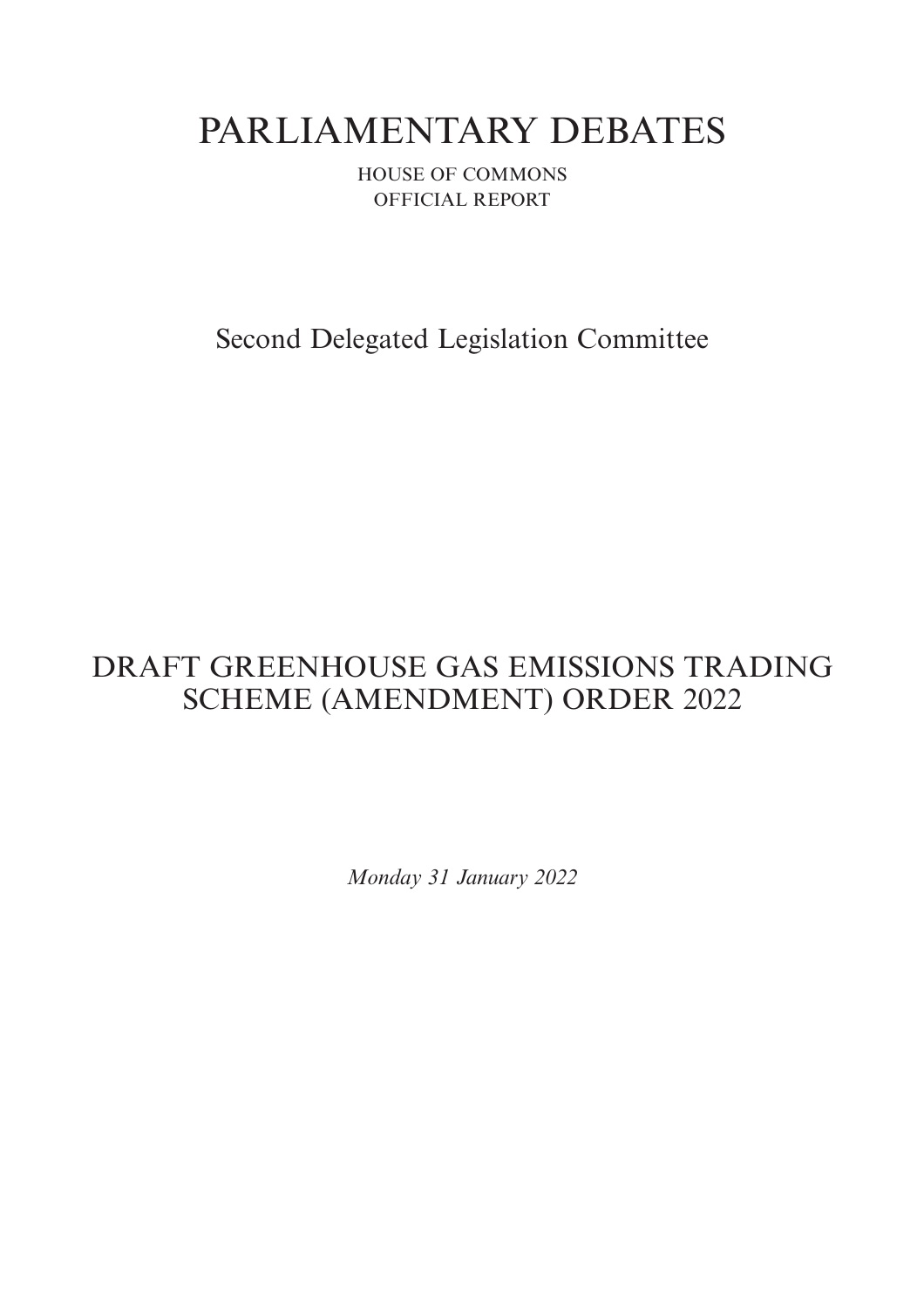No proofs can be supplied. Corrections that Members suggest for the final version of the report should be clearly marked in a copy of the report—not telephoned—and must be received in the Editor's Room, House of Commons,

**not later than**

**Friday 4 February 2022**

© Parliamentary Copyright House of Commons 2022 *This publication may be reproduced under the terms of the Open Parliament licence, which is published at www.parliament.uk/site-information/copyright/.*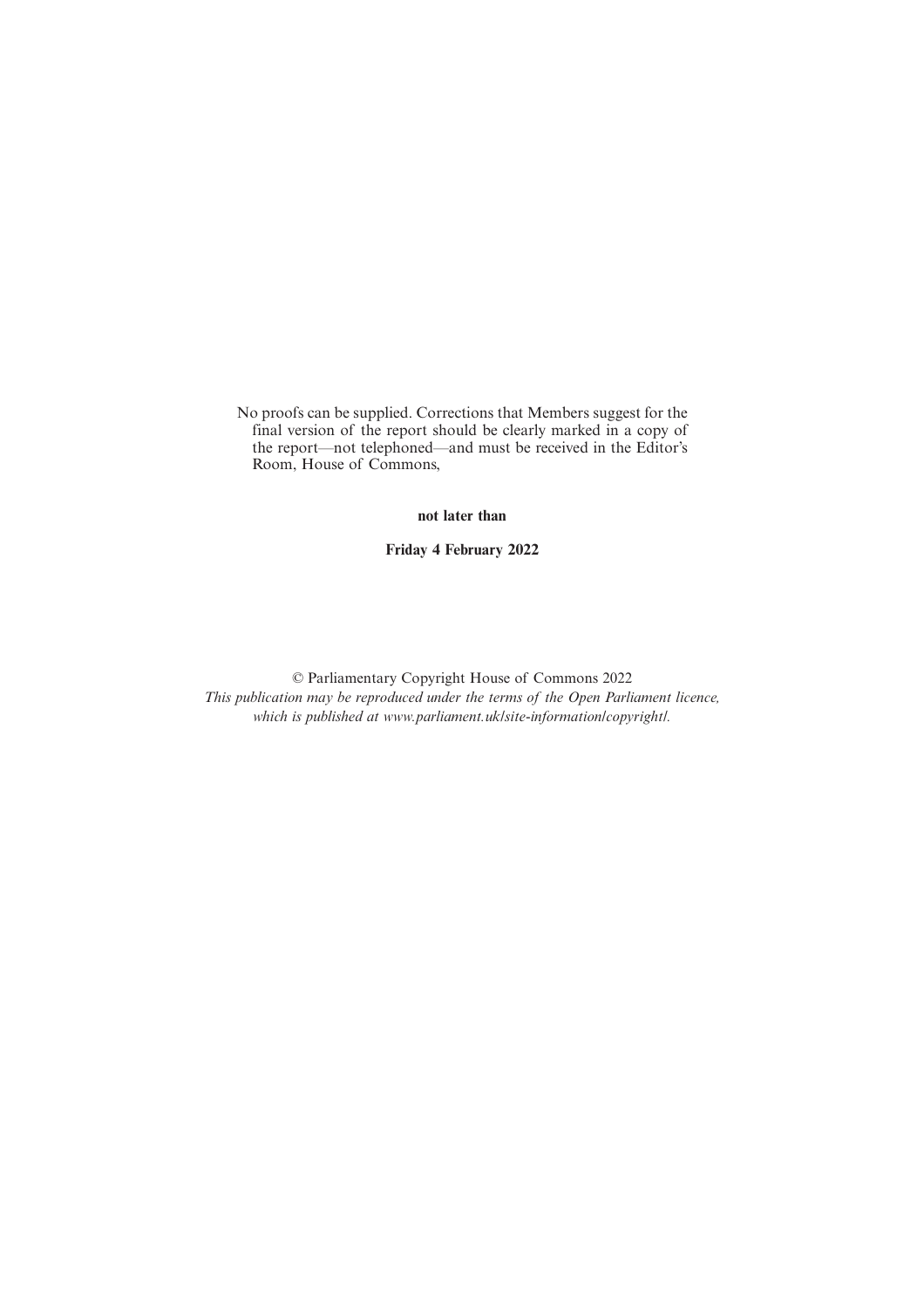#### **The Committee consisted of the following Members:**

*Chair:* MRS MARIA MILLER

† Baillie, Siobhan *(Stroud)* (Con) Brown, Alan *(Kilmarnock and Loudoun)* (SNP) † Butler, Rob *(Aylesbury)* (Con) † Champion, Sarah *(Rotherham)* (Lab) † Davies, Geraint *(Swansea West)* (Lab/Co-op) † Hands, Greg *(Minister for Energy, Clean Growth and Climate Change)* † Jenkinson, Mark *(Workington)* (Con) Keeley, Barbara *(Worsley and Eccles South)* (Lab) † Morden, Jessica *(Newport East)* (Lab) Morrissey, Joy *(Beaconsfield)* (Con)

Osamor, Kate *(Edmonton)* (Lab/Co-op) † Stevenson, Jane *(Wolverhampton North East)* (Con) Sturdy, Julian *(York Outer)* (Con) † Vara, Shailesh *(North West Cambridgeshire)* (Con) † Whitehead, Dr Alan *(Southampton, Test)* (Lab) † Whittaker, Craig *(Lord Commissioner of Her Majesty's Treasury)* † Wood, Mike *(Dudley South)* (Con) Seb Newman, *Committee Clerk*

**† attended the Committee**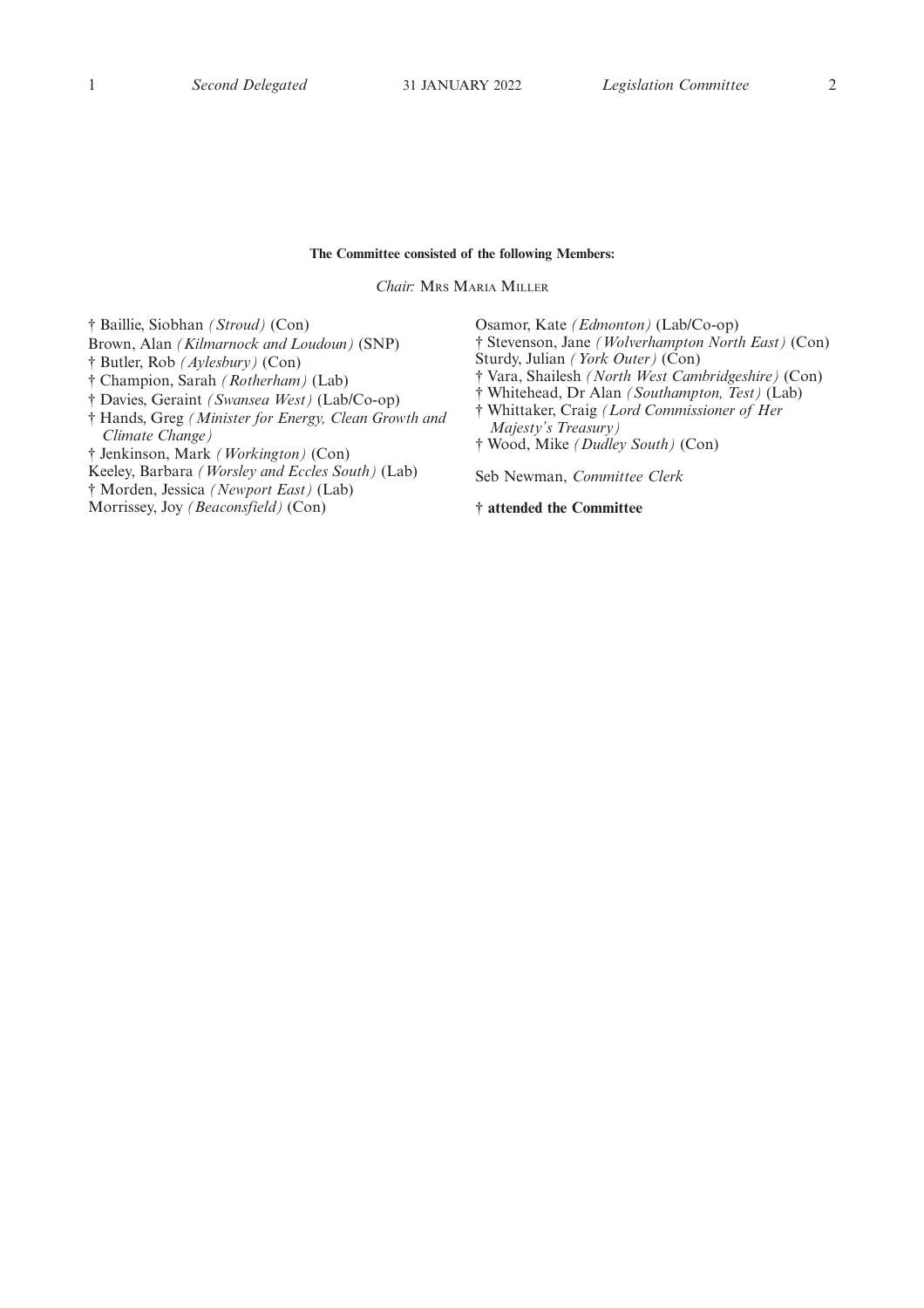### Second Delegated Legislation Committee

*Monday 31 January 2022*

[MRS MARIA MILLER *in the Chair*]

#### **Draft Greenhouse Gas Emissions Trading Scheme (Amendment) Order 2022**

#### 6 pm

**The Chair:** Before we begin, I remind everybody that we are still under socially distanced rules, and please to wear masks if you are not speaking, as ordered by Mr Speaker and the Commission. I call the Minister to move the motion.

#### **The Minister for Energy, Clean Growth and Climate Change (Greg Hands):** I beg to move,

That the Committee has considered the draft Greenhouse Gas Emissions Trading Scheme (Amendment) Order 2022.

The draft order was laid before the House on 6 January.

The UK emissions trading scheme—the UK ETS—was established under the Climate Change Act 2008 by the Greenhouse Gas Emissions Trading Scheme Order 2020 as a UK-wide greenhouse gas emissions trading scheme to encourage cost-effective emissions reductions that will contribute to the UK's emissions reduction targets and net zero goal. The scheme replaced the UK's participation in the EU emissions trading system—the EU ETS—and the 2020 order applied EU ETS rules on the monitoring, reporting and verification of emissions, with modifications to ensure that they work for the UK ETS.

The 2020 order was subsequently amended by the Greenhouse Gas Emissions Trading Scheme (Amendment) Order 2020 to include provisions for the free allocation of emissions allowances and to create the UK ETS registry. Regulations under the Finance Act 2020 established the rules for auctioning allowances and mechanisms to support market stability. The UK ETS launched on 1 January 2021, and the first auction successfully completed on 19 May. The scheme has been running well since its launch, but there is a need to continue to improve its operation.

Further amendments have been made by the Greenhouse Gas Emissions Trading Scheme (Amendment) Order 2021, which is subject to the negative procedure and comes into force on 7 February 2022. In broad terms, the 2021 order makes various technical and operational amendments to the UK ETS across a number of scheme aspects, including providing for installations in the hospital and small emitter opt-out scheme to be able to increase their emissions targets, and for installations in both opt-out schemes that return to the main scheme to benefit from free allocation.

The purpose of this order is to amend the 2020 order to address several residual operational issues identified during the development and legislation of the scheme, and to support the scheme's technical operation. This legislation also addresses an issue of doubtful vires relating to previous amendments, raised by the Joint Committee on Statutory Instruments. This proposed order consists of various operational issues identified by the Department for Business, Energy and Industrial Strategy, the devolved Administrations and the national scheme regulators during the establishment of the scheme that were required to be legislated for via an affirmative procedure.

This order does three things: introduces a civil penalty to enforce an existing obligation to return overallocated allowances; creates an offence of intentionally obstructing the scheme regulators that are exercising enforcement powers; and makes it clear that some enforcement powers previously introduced by the negative procedure are valid.

In conclusion, this order will help to improve the effective operation of the UK ETS. This in turn will help to ensure that the scheme plays its part in reducing emissions. I therefore commend the order to the Committee.

#### 6.4 pm

**Dr Alan Whitehead** (Southampton, Test) (Lab): It is a pleasure to serve under your chairmanship, Mrs Miller, albeit I have a slight apology to make for turning up at the very last moment. I ought perhaps to advise the Committee that the recently refurbished lift that takes hon. Members from the ground floor opposite the Strangers' Bar does not stop at the first floor, which necessitated a rather circuitous route to get here. I apologise for being right on time, or marginally later, and I hope that the House of Commons authorities may have a look at whether the lift ought to stop at the first floor, which would be a good idea for good order in this House.

This statutory instrument is essentially uncontroversial, although the operation of the UK ETS is perhaps a little more controversial. The reason we are here this afternoon is because the SI seeks to put right an amendment order of 2020, which was put through under the negative procedure. However, the Joint Committee on Statutory Instruments decided that it should have gone through the affirmative procedure, which is why we are debating this SI.

The changes in this SI, as opposed to those in the 2021 amendment order, are minimal to the point of being nothing. What we have in front of us is an amendment to the 2020 order, clarifying and adding various things in the way the Minister has described on aviation, on unused allowances and on definitions of how certain procedures of the order would work. One could argue that those perhaps might have been put in the 2020 order in the first place, but I am pleased that they are with us now.

I do not have any particular concerns or objections about those particular things in the order itself but, since we do not get many, or any, opportunities to examine the operation of the UK ETS, it is worth considering briefly what is happening to the scheme and whether it might have been a good idea to place some further amendments to the scheme before the House, both in terms of what has happened in the EU as far as the UK ETS is concerned and what has happened during the early stages of the scheme's operation.

I therefore have two brief questions for the Minister about the operation of the UK ETS. Although my hon. Friend the Member for Rotherham kindly sent me a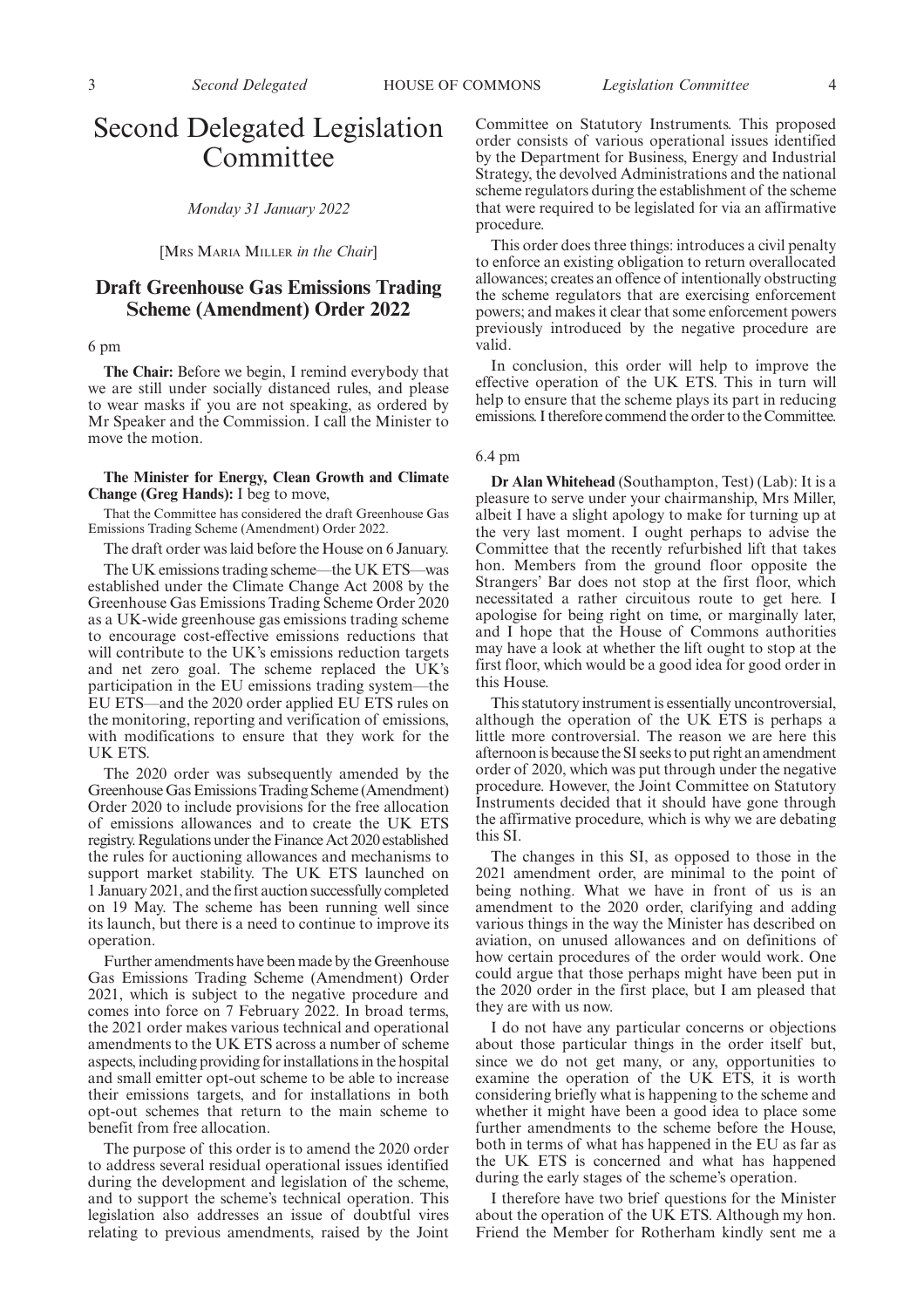note of what she intends to talk about, I will not—in the best traditions of theatre critics not to give away the plot of the play—tell the Committee exactly what she will say. However, I want to reflect on two things that are important to the operation of the UK ETS.

First, the intention of the UK ETS, at least for the first few years of operation, is that it should pretty closely shadow the EU ETS. As we know, that has not been the case. UK ETS prices have come in considerably higher than those of the EU ETS over that period. The intention behind the 2020 order, as set out in its impact assessment, has not been realised. It might have been wise to put in place linking mechanisms with the EU ETS much earlier—the Government have said they would consider doing so at some future date but have not done anything about it, as far as I know—bearing in mind that the EU ETS and the UK ETS have diverged in price in a way that was not originally envisaged.

My first question to the Minister is this. Does he intend to look at linking mechanisms with the EU ETS at an early stage to prevent future divergence, which may otherwise be increasingly wide? Among other things, businesses and commerce in this country want to be able to anticipate what will happen with carbon pricing. We do not disagree with the principle of carbon pricing, but businesses need some stability in their forward understanding of it.

Since the 2020 order, from which this amendment order derives, the EU has adopted in principle a proposal for a new carbon border adjustment mechanism. That mechanism would deal with the consequences of carbon leakage—that is, where the EU's carbon taxes and carbon trading arrangements mean that third countries have a considerable trade advantage, because they can import goods without such arrangements attached and bring them within the EU's borders. As far as I know, the UK has not yet taken any action on considering or implementing a carbon border adjustment mechanism. If the EU proceeds with such a mechanism, as seems likely, the UK will be in an even worse position than it is now when it comes to carbon leakage. We will be external to a carbon adjustment mechanism, so we will have punitive elements against us. At the same time, people will be able to import goods into the UK, safe in the knowledge that they are not subject to the same sorts of arrangements.

The Minister knows that various members of the Government—he is not one of them—have indicated that the UK should take the idea of a carbon border adjustment mechanism very seriously. My second question to him is this. Has he considered adding a carbon border adjustment mechanism to the 2020 order that brought about the UK scheme, as a successor to the EU ETS? If he has considered it, what action is his Department taking to forward the idea of a UK carbon border adjustment mechanism?

I hope that I have not stolen my hon. Friend's thunder and that between us we will get some clarification at least from the Minister about how these things will work as the UK ETS proceeds. As a great supporter of carbon trading, I would say that a UK carbon trading mechanism—the UK ETS—should have been the obvious thing to introduce after the UK's exit from the EU. I fully support that. What I am concerned about is ensuring that the UK ETS works as well as possible, to the net

benefit of the UK and UK industry, rather than causing problems for it, as it sometimes looks like it might. I am sure the Minister will give me a full and frank run-down of the Government's intentions in these areas. I look forward to hearing from him, but first I am very happy to hear from my hon. Friend the Member for Rotherham, who I think will develop this theme a little further in relation to particular businesses in her constituency.

#### 6.16 pm

**Sarah Champion** (Rotherham) (Lab): It is always a pleasure to serve under your chairship, Mrs Miller. I thank my hon. Friend the Member for Southampton, Test for encapsulating the issues we are facing.

It is extremely fortunate for me that I am on the Committee considering this piece of secondary legislation, because it is so pertinent to one of the oldest businesses in my constituency—one that I am extremely nervous may be thrown into considerable, if not terminal, economic problems because of the situation with the emissions trading scheme, among other things.

The rationale behind the UK emissions trading scheme and its predecessor, the EU ETS, was to encourage investment in decarbonising by charging industrial emitters of  $CO<sub>2</sub>$  for the pollution they were causing. The system placed a legal requirement on polluters to purchase  $CO<sub>2</sub>$  or carbon allowances from the state and surrender them to match the quantum of emissions emitted by an industrial installation on an annual basis, with strict penalties for non-compliance or failure to surrender allowances. It was designed to reduce the availability of  $CO<sub>2</sub>$  allowances over time, thereby pushing  $CO<sub>2</sub>$  allowance prices up, as decarbonisation technology developed and became an investable alternative to paying for emission allowances.

It was recognised that the scheme could have a negative effect on competitiveness and lead to production being moved to countries where costs were lower and operators did not face carbon emissions controls—what is called carbon leakage. To protect against this, businesses deemed at risk of carbon leakage received a percentage of free allowances to assist in minimising the risk. The logic behind the system appears sound, but sadly, as happens in so many cases, the reality does not match the theory.

Beatson Clark in my constituency is a small UK-owned glass manufacturer that has operated from the same site in my constituency since 1751. It employs 351 direct employees, as well as supporting many local businesses throughout its supply chain. It produces glass containers for the food, drinks and pharmaceutical markets, and is the only remaining producer of amber pharmaceutical glass in the UK. Beatson Clark has led the way in reducing its  $CO<sub>2</sub>$  emissions by increasing the levels of recycled materials in the glass it produces. It has invested millions of pounds in its own recycling plant in order to secure recycled materials for its glass furnaces. It is the only UK glass manufacturer that actually owns and operates its own recycling plant. Basically, Beatson Clark is a green, recycling business that the UK should be proud of; but, due to both commercial and physical factors, it is unable to reduce emissions further.

Glass can be melted using electrical energy, but the infrastructure to deliver sufficient energy to the site is not in place, and the costs associated with it would be prohibitive. It would also take years to implement. The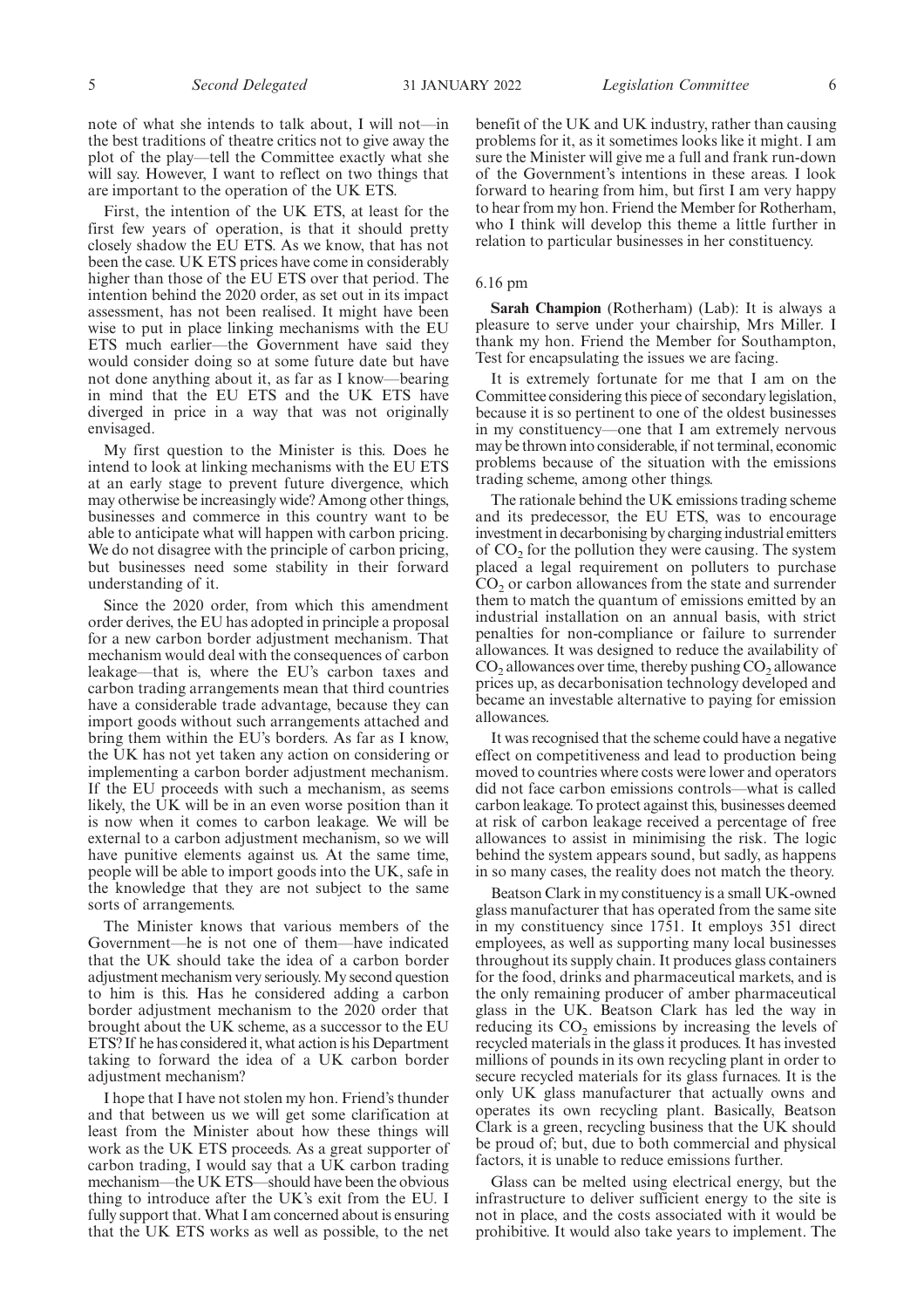#### *[Sarah Champion]*

switch from melting using natural gas to using electricity would add between £4 million and £5 million in costs—costs that were calculated before the current energy price spike. These additional costs would increase to around £30 million in electricity energy against gas at the peak of the current crisis. It would simply not be commercially viable to switch, even if the infrastructure were in place.

The UK market is now being offered glass at prices below the UK production costs. Increasingly, these imports are coming from the middle east and Turkey. Beatson Clark asked British Gas to conduct an assessment of the production costs and  $CO<sub>2</sub>$  impact associated with glass produced in Turkey. It established that shipping glass produced there to the UK—and no doubt bringing it from ferries to the actual sites on lorries—resulted in a  $36\%$  increase in  $CO_2$  emissions. However, the cost of manufacturing in Turkey was around 39% lower. As a result of both lower energy costs, and the fact that there is no carbon allowance burden, such glass is made considerably cheaper than anything that can be produced in the UK.

In the last year, the UK ETS allowance prices, like the energy prices, have increased beyond what could have been anticipated by industry. When the first auction of UK allowances took place in May 2021, the reserve was set at £22 per tonne. The actual sale price was £43.99 per tonne. Prices have continued to rise over the year to around £80 per tonne. The equivalent  $EU CO<sub>2</sub>$ allowance price has also risen, but on average the cost of a UK allowance is around £4 a tonne more expensive.

**The Chair:** May I encourage the hon. Member to talk about operational improvements in respect of the UK ETS? I am sure she was about to come on to that.

**Sarah Champion:** Thank you, Mrs Miller; I will do so. I know what a good Chair you are, so I know that I am pushing my luck.

As a result, Beatson Clark, like many other essential UK businesses, has seen its carbon compliance costs triple. It cannot reduce its emissions further without significant investment in energy infrastructure. Even if the infrastructure were in place, the cost of alternative energy would be prohibitive. It is therefore in a Catch-22; it wishes to further decarbonise, but there is no commercially viable method of doing so. It feels that it is trapped, leaving the purchase of allowances simply as a tax on business. It also has concerns that some of the increase in the  $CO<sub>2</sub>$  allowance is being driven by speculators.

The Government have made over £4.5 billion from the sale of carbon allowances since May 2021. While the Treasury is enjoying the windfall as a result of higher carbon prices, UK obligated companies and institutions are suffering. Businesses need stability. They cannot realistically plan for all the unforeseeable circumstances, such as the massive increases in energy and carbon costs that we have seen over the past six months. The current system and policies are failing companies that want to do the right thing, and I fear that we may see businesses closing as a consequence.

The impact assessment published alongside the design of the UK ETS in June 2020 did not envisage the present situation. Can I therefore ask the Minister, at the very least, to recommission the impact assessment to bring it line with the current reality? More broadly, will the Minister commit to a total review of energy, energy policies, energy taxation and environmental policies? This would ensure that the Government are focused on levelling up costs across Europe, protecting against carbon leakage from beyond Europe and allowing sustainable  $\mathrm{CO}_2$  reduction while maintaining affordable production in the UK.

Finally, I say to the Minister: Beatson Clark is an absolutely fantastic example of how a business can support a local community and local suppliers. I know that it would really welcome a visit if the Minister is passing.

**The Chair:** Before I bring in the next Member, I would like to remind everybody that Delegated Legislation Committees are tightly focused on the measure in front of us. We really do need to focus on the issue in question: the operational improvements of the UK ETS.

#### 6.24 pm

**Geraint Davies** (Swansea West) (Lab/Co-op): It is a great joy to serve under your chairmanship, Mrs Miller. I would like to make a couple of quick points on the operational improvements of the trading scheme.

First, I support the points made by my hon. Friends the Members for Southampton, Test and for Rotherham about the carbon border adjustment mechanism or tax, which could be in these changes. The steel produced in Wales, for example, has half the carbon of Chinese steel coming in. Over time, we want to be in a situation where we support jobs rather than export them to China and elsewhere, where dirtier production occurs. China produces some 30% of overall carbon emissions and uses half the world's coal-fired power stations—we are talking about 1,037, with another 300 on the way. Perhaps the Minister could comment on that.

Secondly, will the Minister comment on why Drax is not included in the emissions trading scheme? Drax burns 7 million tonnes of wood pellets. That wood is grown in America. It is argued that the wood that is cut down is replaced. Even if it is, that in itself is a neutral operation, but then it is burned here, and it is not counted in our carbon emissions. That is amazing, given that it is the biggest emitter of PM10 in Europe. We basically spend £800 million subsidising it, which is £114 a tonne. In burning wood and coal, we burn a carbon store, but in burning wood, we also destroy a way of absorbing  $CO<sub>2</sub>$  and producing oxygen.

Thirdly, on airlines and aircraft, I am aware that British Airways is buying up Welsh farms in order to get the carbon offset to fly more planes. Some of those farms are sheep farms, so we will end up flying in Australian sheep and lamb, having basically allowed BA to use this scheme to create more carbon emissions through their planes.

Finally, will the Minister comment on the Government's plan to double incineration by 2030? What impact will that have, and how will it be factored into the scheme, if at all?

#### 6.27 pm

**Greg Hands:** I thank all Members for participating in this debate. The hon. Member for Southampton, Test mentioned the trouble with the lift opposite the Strangers'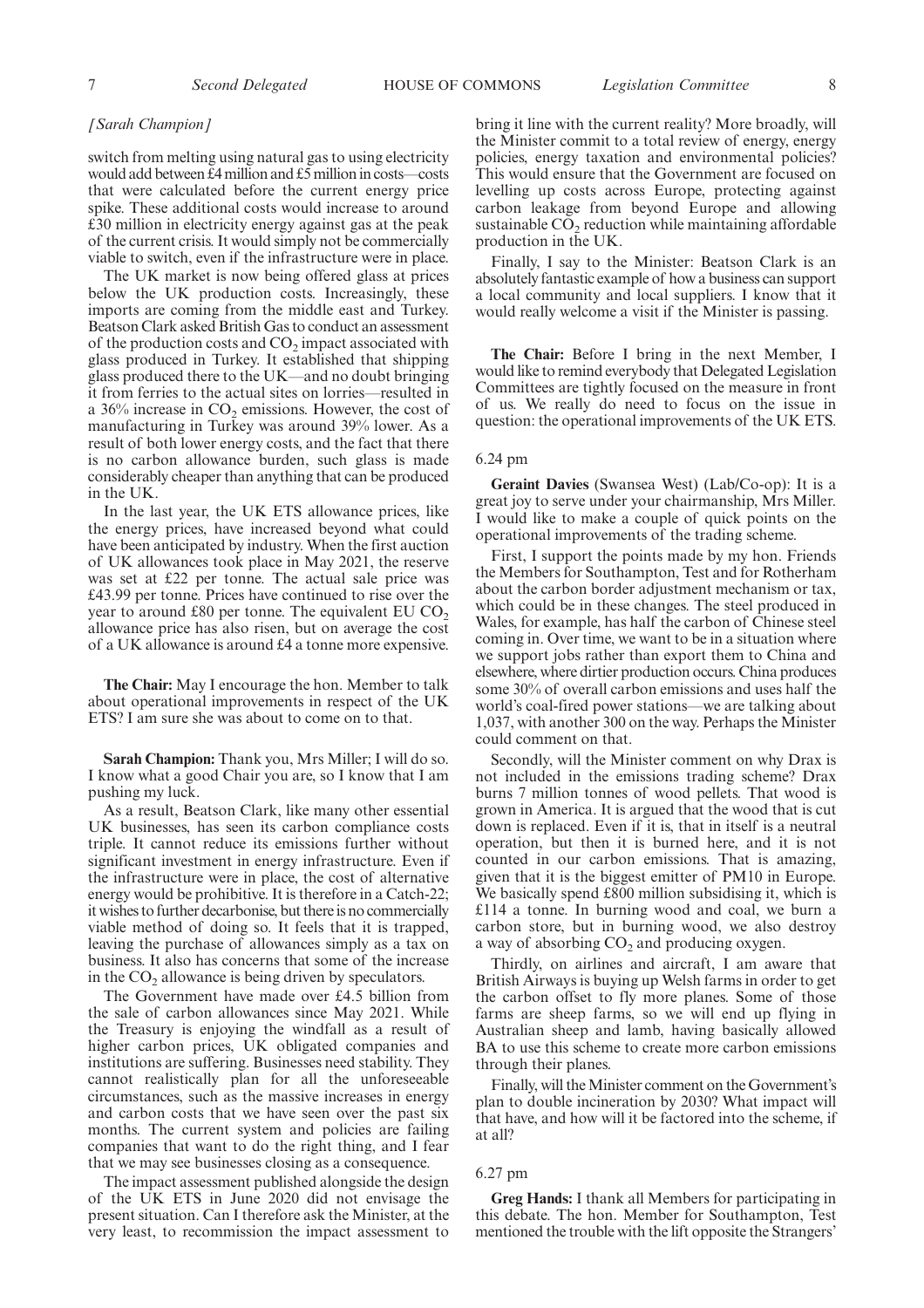Bar. It can sometimes be confusing, taking a lift directly outside a bar. I have to say that I took one of the two lifts there and came up without any difficulty. To be fair, he may well have taken the other lift, and it may well also not stop at the first floor. I am sure that the House authorities will want to have a look at it. Perhaps they might also find an explanation for the SNP's failure to attend the Committee, which may also have its origin in that interesting feature of the House as it has been reconstructed.

The hon. Gentleman said that the draft order was not controversial, and I agree. He described the evolution of the affirmative SI that we are considering today, and he is correct that it is generated out of the 2020 order. One set of changes is subject to the negative procedure, and one set is subject to the affirmative procedure—particularly those changes that create new offences, which is what is before us today.

The hon. Gentleman asked two questions about the UK ETS system in general. Its intention, as he sees it, is to shadow the EU ETS. I do not think that is the right way to describe it. Its original features were based on the EU's ETS scheme. He is right that our prices have been higher, but I would not say drastically so; as the hon. Member for Rotherham pointed out, they have been around 5% higher. We never said that the prices—or, indeed, the eligible elements within the scheme—would necessarily track, but the hon. Member for Southampton, Test is right that there is a common origin.

In terms of linking mechanisms, we are open to dialogue with the European Union in consideration of linking to the EU scheme. That follows our commitments in the trade and co-operation agreement. The two sides updated each other at the trade specialised committee on 12 October.

The hon. Gentleman also asked about the EU carbon border adjustment mechanisms. As he will know, that is an EU proposal that has not yet been legislated for. In my previous ministerial role at the Department for International Trade, the UK was well aware of that proposal, and we continue to watch it very closely. The two things that I would say in relation to it are that it needs to be World Trade Organisation compliant, and that we must make sure it does not discriminate against genuine developing countries. I know that the hon. Member for Rotherham, in her role as Chair of the International Development Committee, will take a strong interest in that point as well.

It is always good to hear about the practical impact that Government decisions and policies can have on successful small and medium-sized enterprises such as Beatson Clark in the constituency of the hon. Member for Rotherham, which has been there since 1751—a remarkable achievement in its own right. We want to make sure that, having been around for 271 years, that company might have a future for the next 271 years, so I will pass on the information about it to the Minister for Industry, my hon. Friend the Member for North East Derbyshire (Lee Rowley), who is more directly involved with the glass sector.

To respond to the points that the hon. Lady raised, we are in daily contact with energy-intensive industry stakeholders regarding ongoing concerns over energy markets. Ministers and officials continue to engage with industry to further understand the impacts of high global gas prices. Our priority is to ensure that costs are managed and supplies of energy are maintained. We are committed to minimising energy costs for businesses, which is vital. In 2020, relief to energy-intensive industries for electricity policy costs alone was worth over £470 million.

**Sarah Champion:** In debates like this I am normally arguing for steel, which I also have in my constituency. I know that Liberty Steel was a beneficiary of those grants, but I do not think that glass is getting the same support as steel. If the Minister could look into that issue, I would be extremely grateful.

**Greg Hands:**I will certainly look into that in conjunction with the Minister for Industry; I will make sure that he is aware of the issue that the hon. Lady raises. As she rightly pointed out in her speech, allowances were allocated freely in 2021. The 2022 free allocation amounted to 42 million allowances, as it did the year before, and will be issued by 28 February 2022, in advance of the 2021 compliance deadline of 30 April 2022. There is good continuity of approach there.

By putting a price on carbon emissions, the UK ETS incentivises market participants to find the most costeffective solutions to decarbonising. We understand, of course, that there is a risk of carbon leakage, which we mentioned just a moment ago in relation to the EU's approach. The UK ETS authority, which is the four Governments in the United Kingdom together, will consult in the coming months on the trajectory of the scheme's cap, particularly to keep it aligned to our net zero obligation. As part of that consultation, we intend to review our free allocation in the UK ETS, for which we will start a call for evidence in the spring. Energy prices, policy and taxes are all things that we keep under constant review—particularly taxes—so I can assure the hon. Lady that we already have a total review.

Turning to the points made by the hon. Member for Swansea West, in terms of Drax, it is important to recognise that policies are not specific to any particular company. Currently, installations that use only biomass are out of the scope of the ETS, but I can take away the points that he made and follow up on them. He mentioned British Airways flying in Australian sheep; I think he might have meant sheepmeat or lamb meat, rather than the sheep themselves. Having negotiated the Australian trade deal, I am pretty sure that the movement of sheep themselves would not be within scope.

**Geraint Davies:** Just for clarity, the point I was trying to make was simply that British Airways is buying up sheep farms in order to offset the aircraft it uses to send people on holiday or whatever, and—separately from that—that obviously gives rise to less sheep production in Wales. We have an open-door deal with Australia to allow exports of sheep, so we end up displacing consumption of Welsh sheep with consumption of Australian sheep and burning more carbon, which does not seem to be very good, either economically or environmentally.

**Greg Hands:** The hon. Gentleman is tempting me down the path of debating the Australia free trade agreement—

**The Chair:** Which the Minister will not follow.